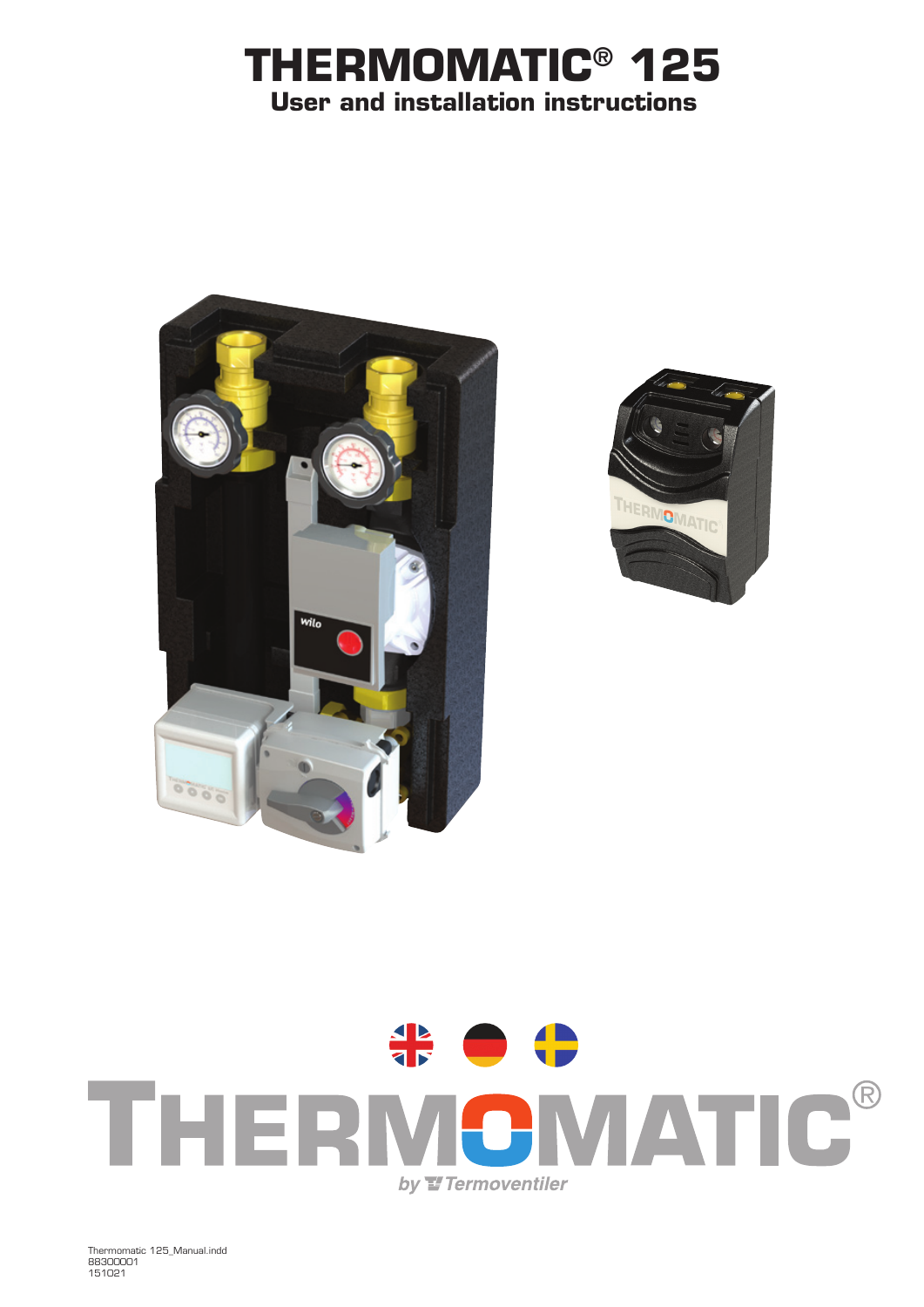

#### **Termoventiler AB**

Nolhagavägen 12 SE-523 93 Marbäck Tel. +46 (0) 321 - 261 80 Fax. +46 (0) 321 - 261 89 info@termoventiler.se www.laddomat.eu

#### **Affiliated company/Branch**

#### **TV Termoventiler GmbH**

Chemnitzer Straße 71 DE-09212 Limbach-Oberfrohna Tel. +49 (0) 3722 - 505 700 Fax. +49 (0) 3722 - 505 702 info@termoventiler.de www.laddomat.de

EC – Declaration of conformity:

THERMOMATIC 125, as delivered, is CE-certified according to relevant provisions.



All high efficiency pumps applies to European directive for energy related products. ErP 2009/125/EC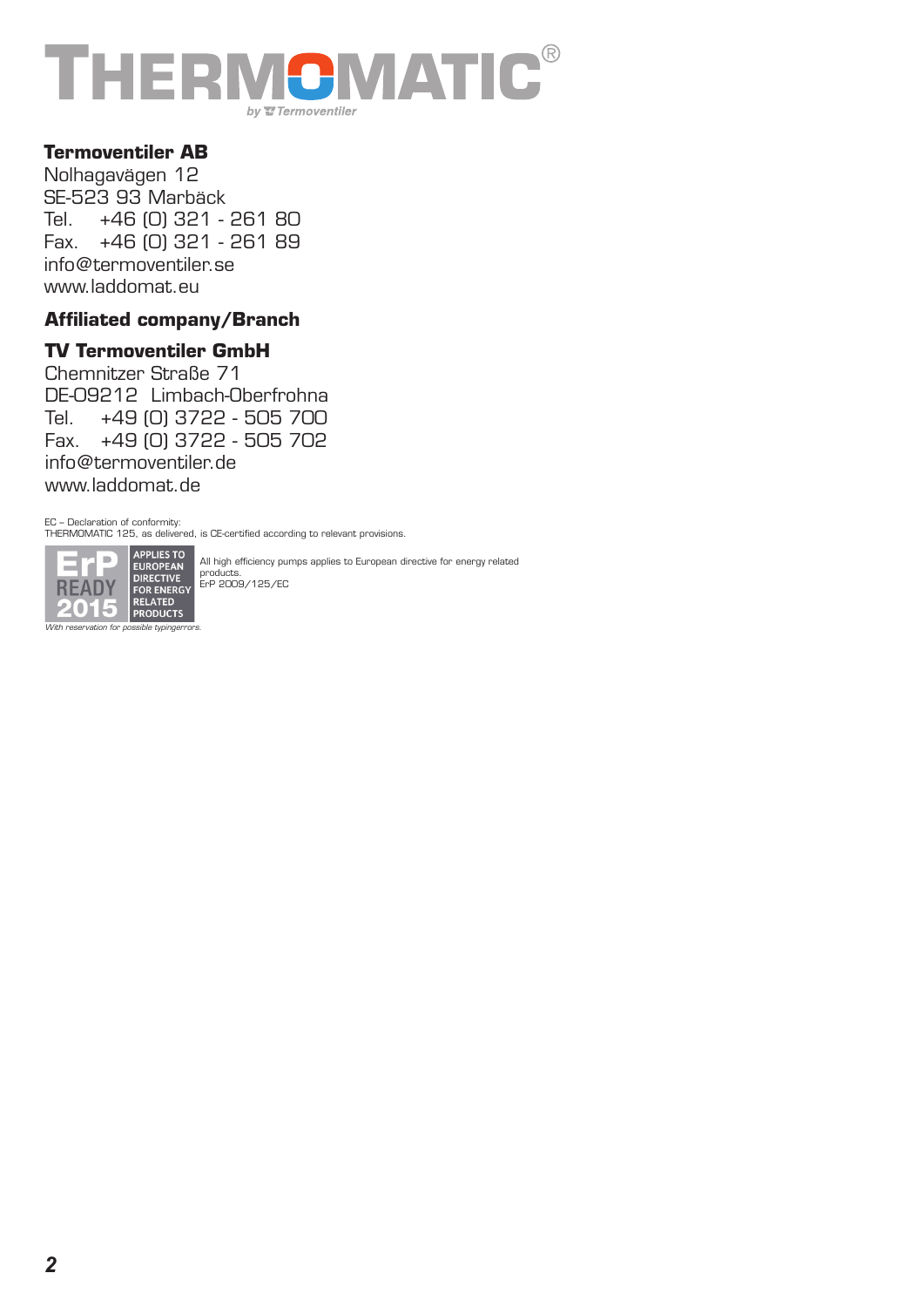# **THERMOMATIC® 125**



#### *Technical data*

| Jptions:     | Without actuator<br>Thermomatic TVM, actuator only<br>(for external control), 230 V<br><b>Thermomatic CC</b> , constant temp.<br>controller, 230 V<br><b>Thermomatic EC Home.</b><br>complete automation for regulation<br>with room sensor and/or outdoor<br>sensor, 24 V<br><b>Thermomatic EC Home WL,</b><br>complete automation for regulation<br>with wireless room sensor and/or<br>outdoor sensor, 24 V |
|--------------|----------------------------------------------------------------------------------------------------------------------------------------------------------------------------------------------------------------------------------------------------------------------------------------------------------------------------------------------------------------------------------------------------------------|
| Pump:        | 6 m ErP, 180 mm                                                                                                                                                                                                                                                                                                                                                                                                |
| Connections: | $2 \times R25$                                                                                                                                                                                                                                                                                                                                                                                                 |
| Kvs value:   | 6 or 10                                                                                                                                                                                                                                                                                                                                                                                                        |

#### *Function*

Thermomatic 125 is a series of units with mixing function for heating or cooling applications. Based on our well known and reliable TV 3S mixing valves and Thermomatic actuators.

## *Funktion*

Die Thermomatic 125-Serie ist eine Reihe von Mischventilgruppen mit einer Mischfunktion für Heiz- und Kühlsysteme.

Auf Basis unserer bewährten und zuverlässigen Mischventile TV 3S und Thermomatic-Steuerungen.

## *Funktion*

Thermomatic 125 är en serie shuntgrupper med blandningsfunktion för värme- och kylapplikationer. Baserad på våra välkända och pålitliga shuntventiler TV 3S och Thermomatic-styrningar.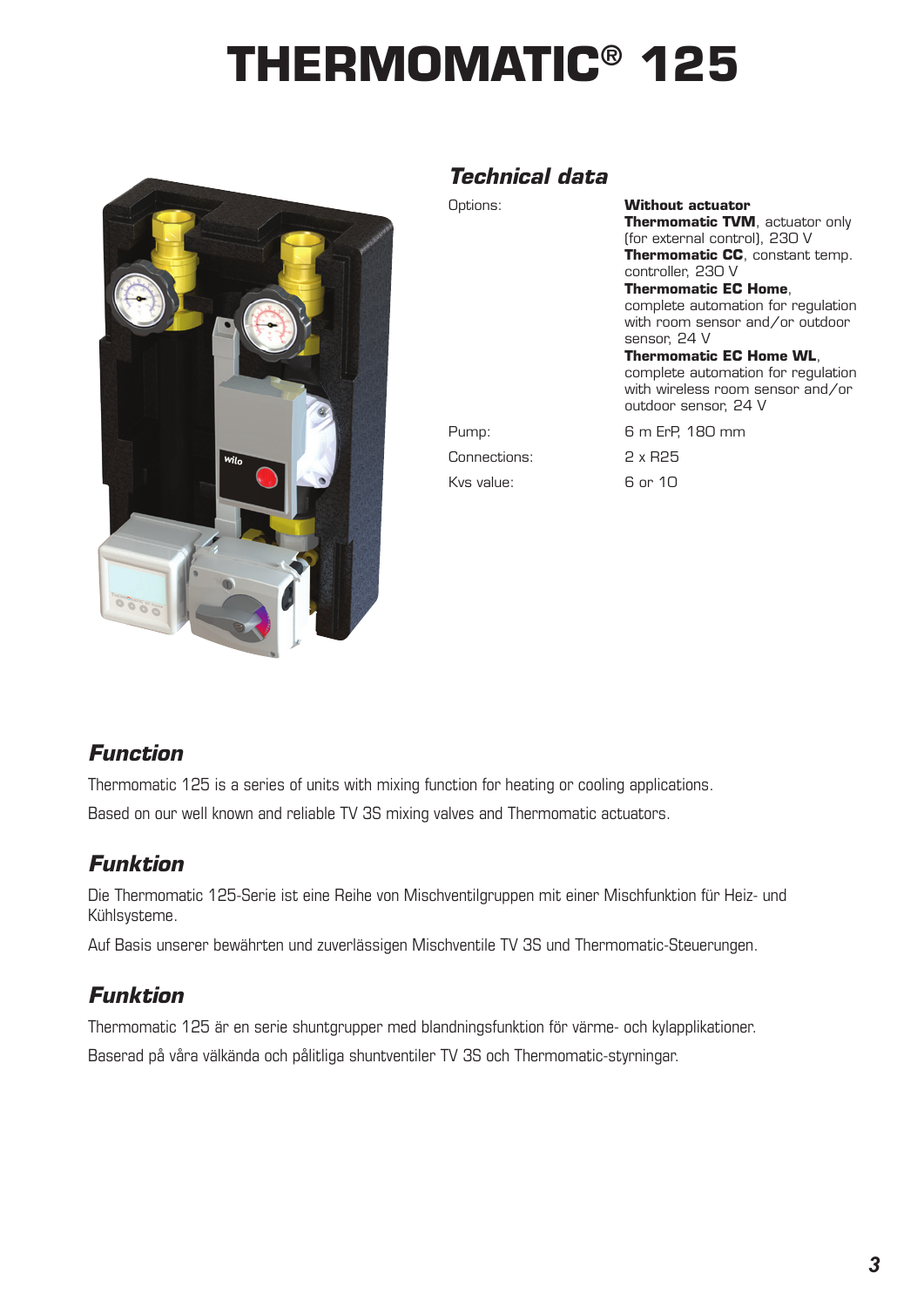## *Connection*

Shut off valves are to facilitate servicing.

The installation position does not affect the function of the Thermomatic 125, but the lines must be connected to the correct port on the valve.

## *Einbau*

Die Kugelhähne (KH) sind montiert, um die Wartung zu erleichtern.

Thermomatic 125 kann in jeder Lage eingebaut werden. Es muss lediglich darauf geachtet werden, dass jeder Anschluss an die korrekte Leitung angeschlossen wird.

## *Inkoppling*

Avstängningsventiler används för att underlätta ev. service. Thermomatic 125 kan vändas, men ledningarna måste anslutas till rätt port.



*Connection example without accumulator tank Anschlussbeispiel ohne Pufferspeicher Inkopplingsexempel utan tank*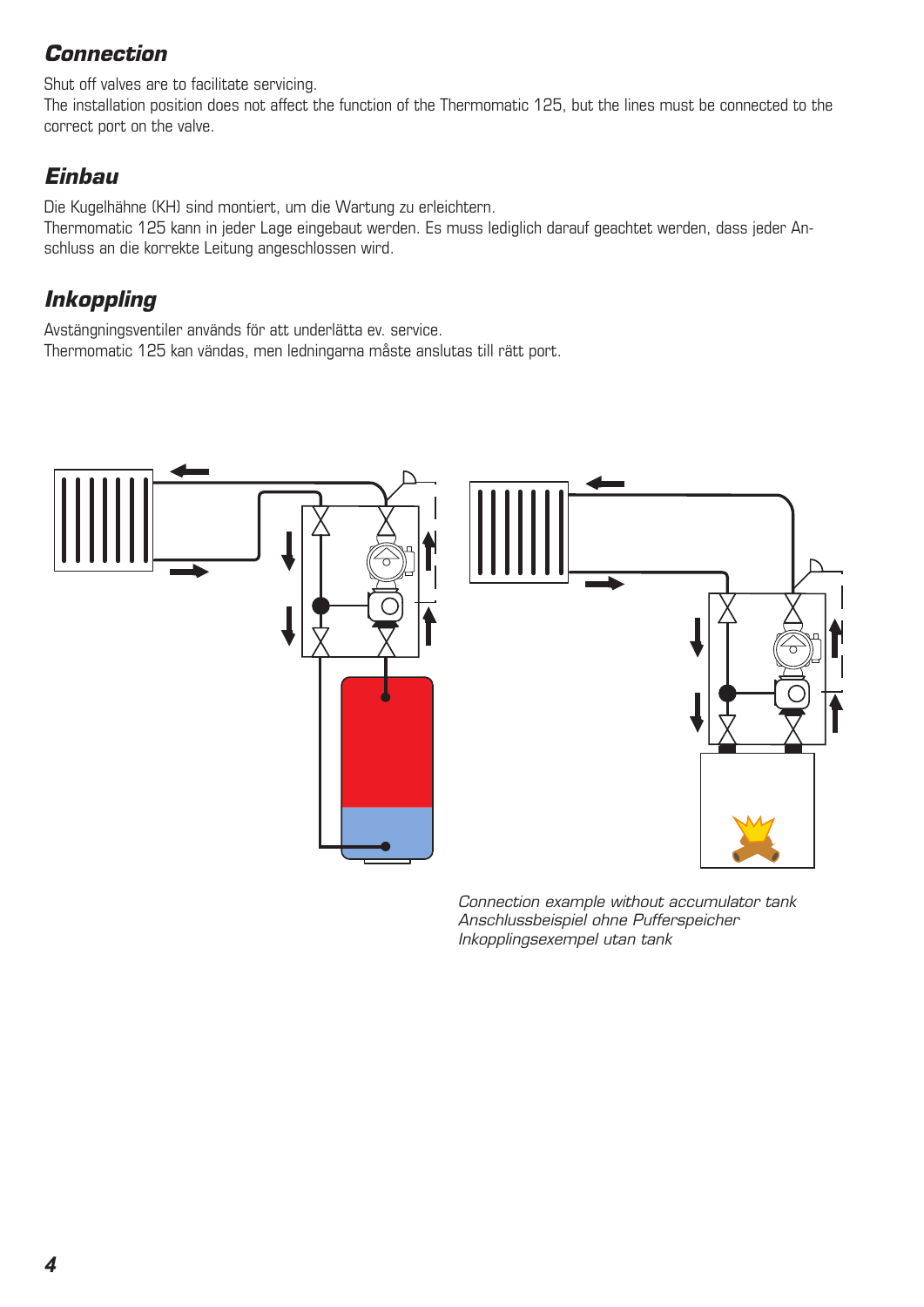

#### *Spare parts*

| Pos.           | Art. No. | <b>Description</b>                               |
|----------------|----------|--------------------------------------------------|
| 1a             | 141021   | Ball valve R40-R25                               |
| 1 <sub>b</sub> | 141020   | Ball valve R40-R25,<br>with built-in check valve |
| 2a             | 383005   | Thermometer RED, for ball valve                  |
| 2 <sub>b</sub> | 383006   | Thermometer BLUE, for ball valve                 |
| З              | 110008   | Gasket kit for Thermomatic 125                   |
| $\overline{4}$ | 146016   | Pump Wilo Yonos Para 6, 180 mm                   |
| 5а             | 15060026 | Mixing valve TV3S, Kvs 6, incl. PF.              |
| 5b             | 15100026 | Mixing valve TV3S, Kvs 10, incl. PF.             |

#### *Accessories*

**Manifold** – For connecting 2, 3, 4 or 5 units. All needed gaskets and reducers included.

**Wall bracket** for manifold

**Hydraulic neutralizer** – For systems without natural neutralizer, i.e. without accumulator tank

**Check valve** – Prevents self-circulation

**Connection kit, R25-R25** – Art. No. 18 94 00 01

## *Zubehör*

**Verteilerbalken** – Zum Anschluss von 2, 3, 4 oder 5 Einheiten. Alle erforderlichen Dichtungen und Verbindungen enthalten.

**Wandbefestigung** für Verteilerbalken

**Hydraulische Weiche** – Für Direkte Heizsysteme, z. B. ohne Pufferspeicher

**Rückschlagventil** – Zur Vermeidung der Selbstzirkulation

**Anschlusssatz, R25-R25** – Art. Nr. 18 94 00 01

#### *Tillbehör*

**Fördelningsbalk** – För anslutning av 2, 3, 4 eller 5 enheter. Alla packningar och kopplingar som behövs ingår.

**Väggfäste** för fördelningsbalk

**Hydraulisk utjämnare** – För system utan naturlig utjämnare, t.ex. utan ackumulatortank

**Backventil** – Hindrar självcirkulation

**Anslutningssats, R25-R25** – Art. Nr. 18 94 00 01



*Wall bracket for Termoventiler 4H-Series – See separate instruction Wandbefestigung für Termoventiler 4H-Serie - Siehe separate Anleitung Väggfäste för Termoventiler 4H-Serien – Se separat instruktion*